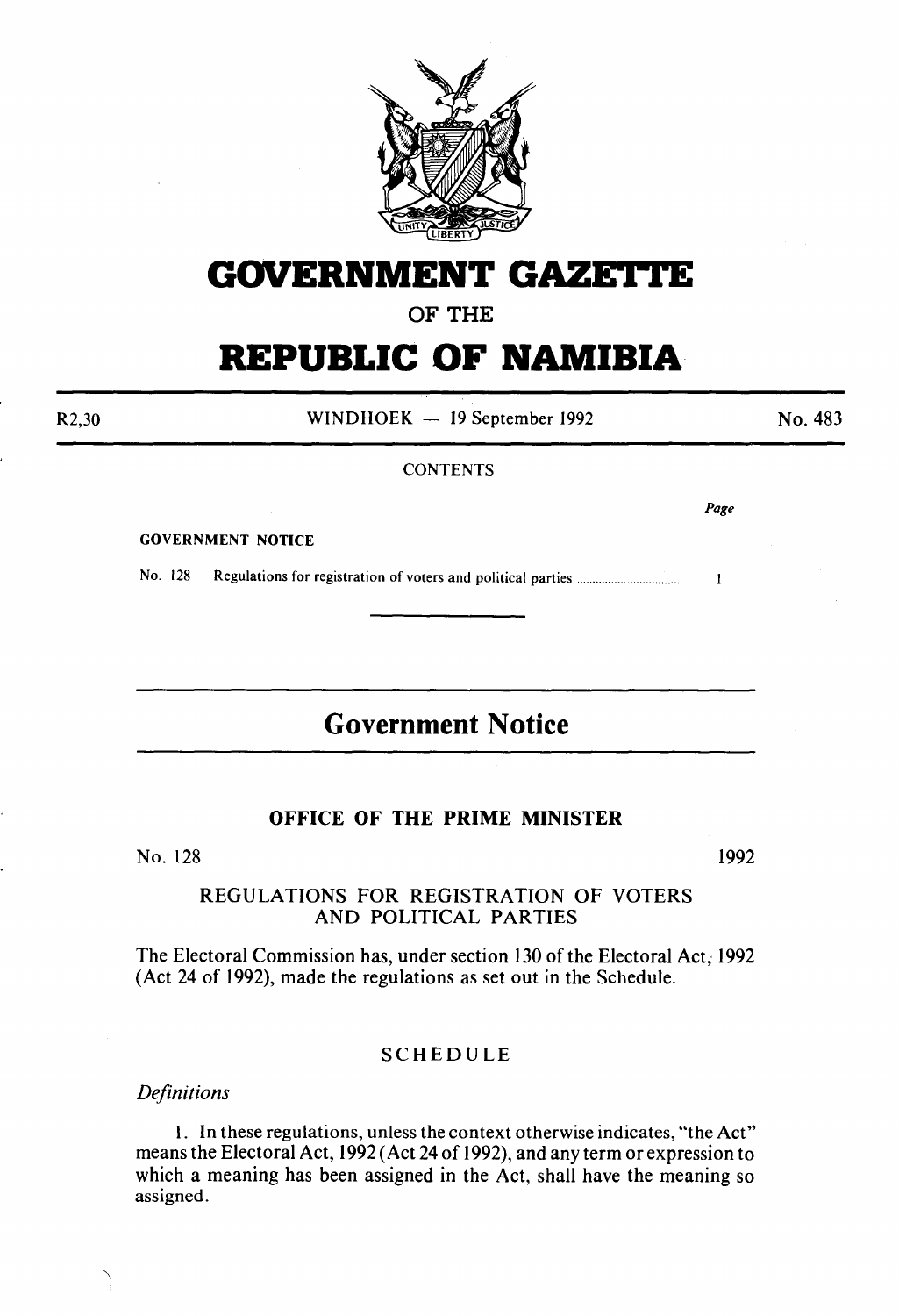## *Prescribed forms*

2. A reference in these regulations to a form with a specific number is a reference to the form with that number as set out in the Annexure hereto.

#### *Registration of Voters*

3. (I) An application for registration referred to in section 16 of the Act shall be made, in writing-

- (a) in respect of any election referred to in paragraph (a) of section  $13(1)$  of the Act, on form ELECT 1;
- (b) in respect of any election referred to in paragraph (b) of section 13(1) of the Act, on form ELECT l(a).

(2) Immediately on receipt of an application for registration the registration officer or his or her assistant shall record the date of receipt on the application.

(3) If an application for registration is in terms of section 18 of the Act refused or in terms of section 20 of the Act accepted, as the case may be, such refusal or acceptance shall be recorded on form ELECT 1 or ELECT l(a), as the case may be.

( 4) If an appeal in terms of section 19 of the Act is allowed or dismissed, the reasons for such decision shall be recorded on form ELECT 1 or ELECT l(a), as the case may be.

4. For the purposes of section 16(4)(d) of the Act, sworn statements may be submitted to the registration officer made by any two persons to whom a registration card has been issued under section 20 of the Act in respect of a local authority area in question, declaring that -

(a) the applicant is known to him or her; and

(b) to the best of his or her knowledge such applicant complies with any qualification relating to residence in that area referred to in the said section  $16(4)(d)$ .

5. A registration card or duplicate registration card, as the case may be, shall be completed and issued on a registration form as contemplated in sections  $1(2)$ , 20 and 25 of the Act, in writing -

- (a) in respect of any election referred to in paragraph (a) of section 13(1) of the Act, on form ELECT 2;
- (b) in respect of any election referred to in paragraph (b) of section 13(1) of the Act, on form ELECT 3:

Provided that on the duplicate registration card issued to a voter shall be endorsed the words "duplicate in substitution for registration card: serial

no ............................................................. " (state number of original card).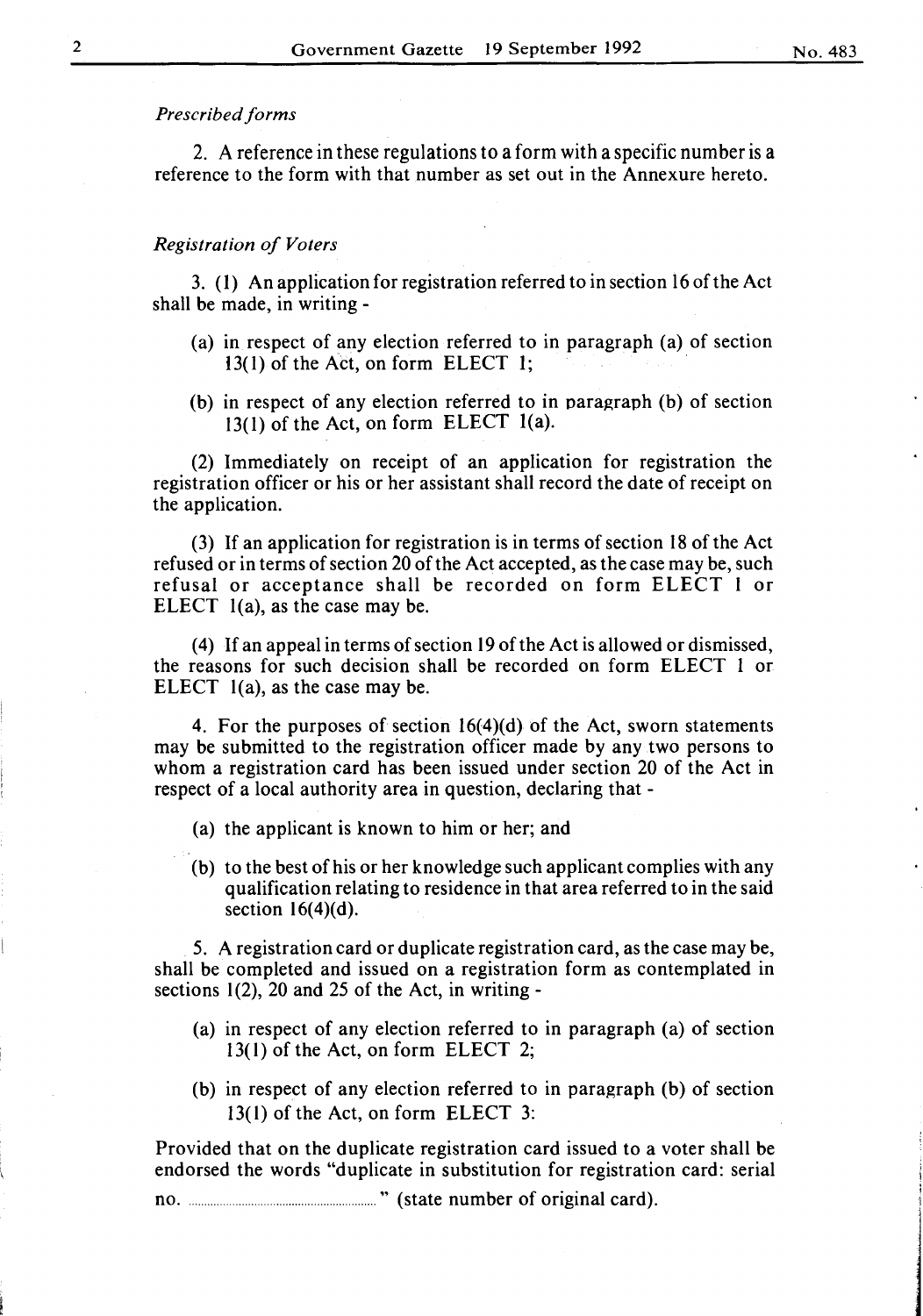6. (1) The names, registration numbers and other particulars of persons-

- (a) to be included in any voters' list referred to in section 20(4) of the Act; or
- (b) to be included in any provisional voters' register referred to in section 21 of the Act; or
- (c) to be included in any voters' register referred to in section 26 of the Act,

shall be so included in alphabetical order according to their surnames and in the following form, namely -

- (i) where several persons have surnames beginning with the same letter the order shall be determined by the second letter of the surname of each of these persons in alphabetical order;
- (ii) similarly, where the first two letters of the surnames are identical, the third letter or the following letter, as the case may be, of each surname shall determine the order;
- (iii) a surname consisting of two parts with a hyphen separating them shall be deemed to be one word;
- (iv) a surname which is written with an unattached prefix shall be deemed to be one word;
- (v) all surnames which are identical shall be grouped together and the order of names in the group shall be determined by the alphabetical· order of the first-names which shall be deemed to be one word.

(2) Opposite the surname and names of a person referred to in subregulation (1) shall appear in separate columns the residential and postal address and the registration number of that person.

(3) When a provisional voters' register or voters' register, as,the case may be, is printed the pages thereof shall be numbered consecutively at the top of each page and the name of the constituency or local authority area and, where appropriate, the number of the polling district or ward, as the case may be, shall appear at the bottom and top of each page oft hat register.

( 4) Any amendment to any voters' register shall *mutatis mutandis* be in the form prescribed in section  $26(1)(a)$  of the Act and this regulation.

(5) The certificate referred to in section  $26(1)(b)$  of the Act shall appear at the end of a voters' register and shall be substantially in the form as follows: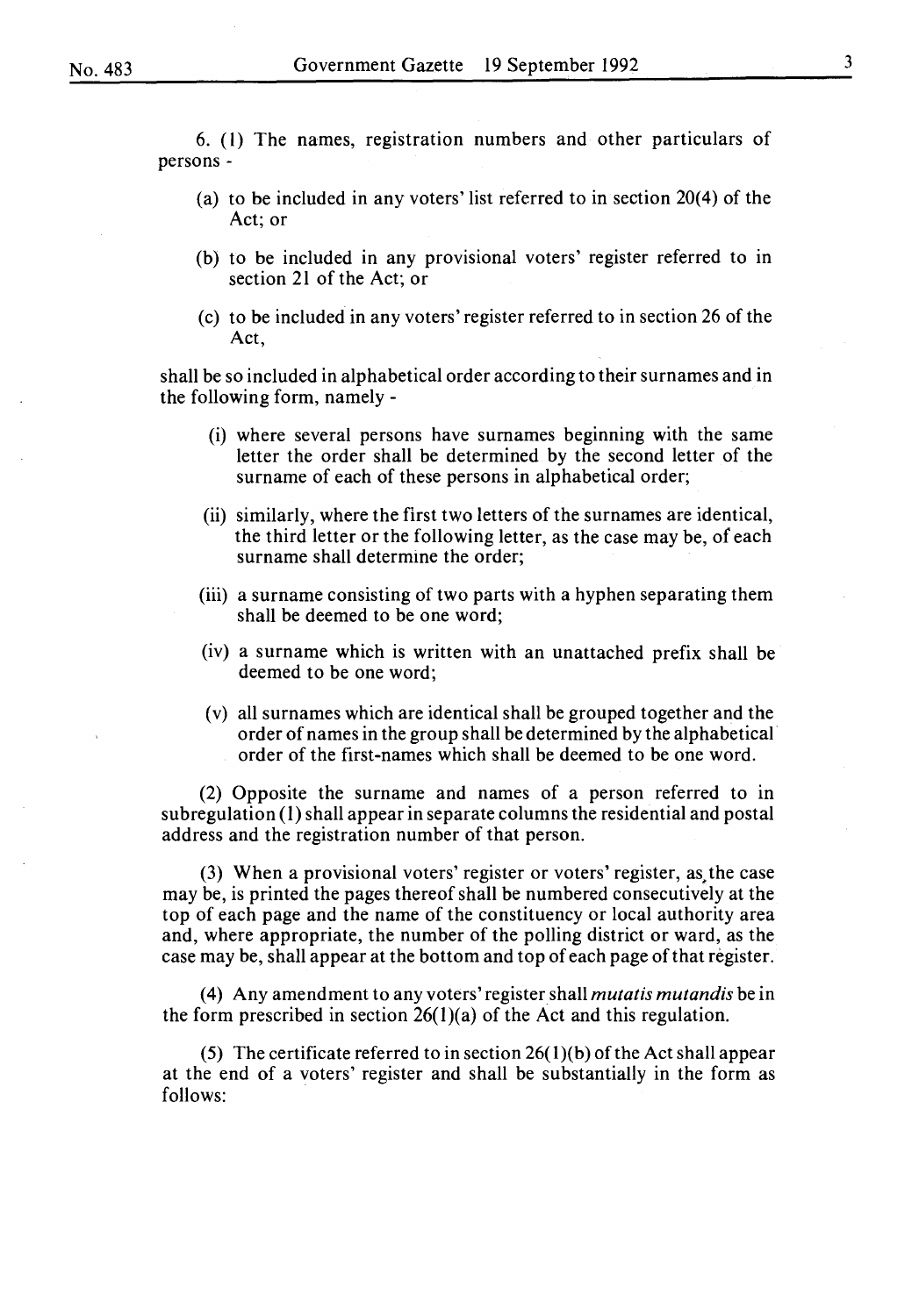"I hereby declare that the national voters' register /local authority voters' register has been checked and that it is the correct voters' register for the constituency/polling district/local authority area/ward of

Place: ....... . ............. .

Date:

| Director of Elections |
|-----------------------|

7. An application by a voter who becomes entitled or qualified for registration in any other constituency, local authority area, polling district or ward as contemplated in section 30 of the Act, shall be-

- (a) in the case of such constituency or polling district, in writing, on form ELECT 4;
- (b) in the case of such local authority area or ward, in writing, on form ELECT 5.

*Registration of Political Parties* 

- 8. An application for registration -
- (a) as a political party in terms of section 39 of the Act, shall be made, in writing, on form ELECT 6;
- (b) as an association or organization for a council in terms of section 42 of the Act, shall be made, in writing, on form ELECT 7.
- 9. The amount payable-
- (a) in respect of the registration of a political party referred to in paragraph (a) of regulation 8, shall be R5 000;
- (b) in respect of the registration of an association or organization for a council referred to in paragraph (b) of that regulation, shall be R500,

which amount shall be paid into the State Revenue Fund and the receipt thereof shall accompany the application of registration.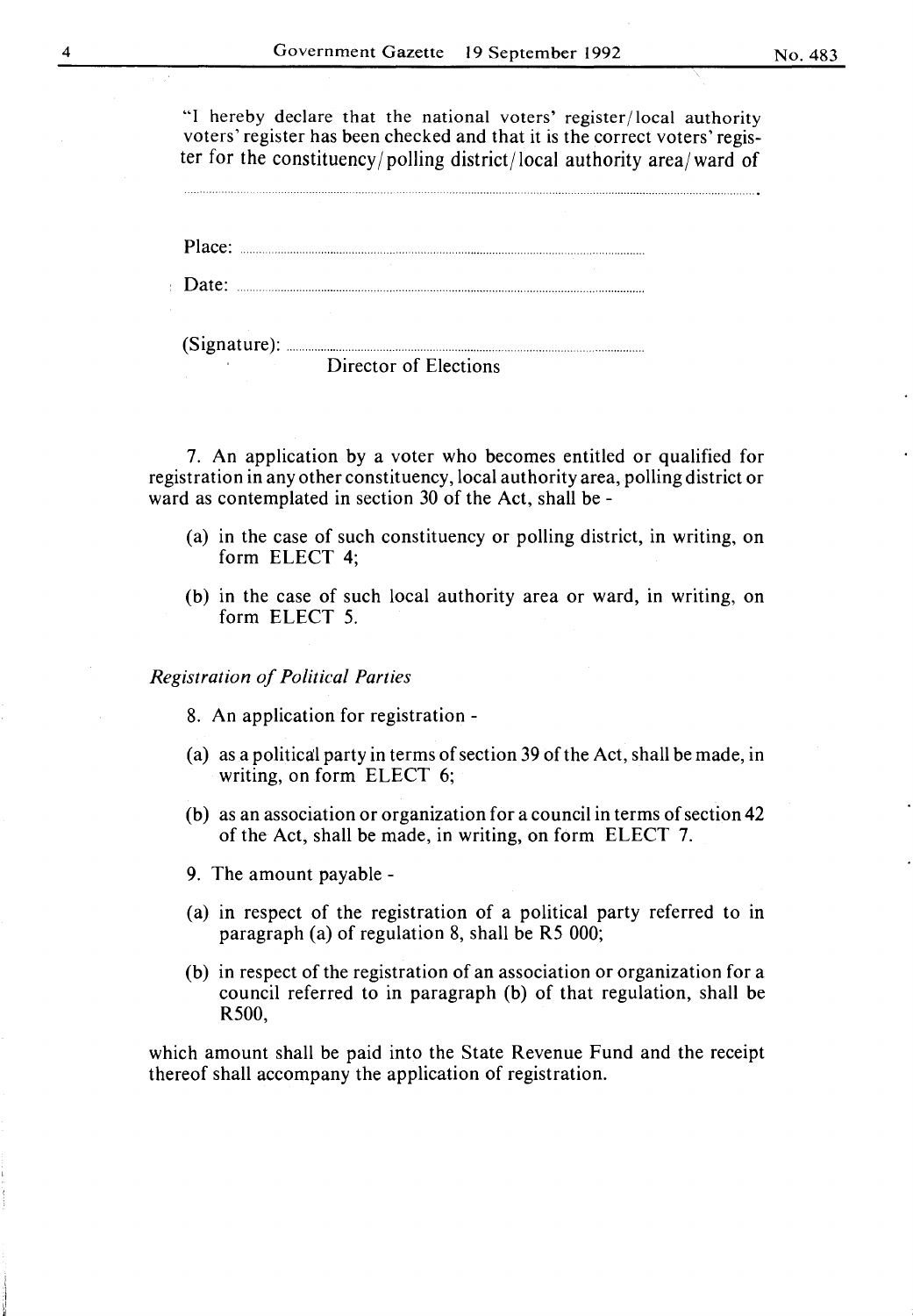10. The certificate of registration referred to in section 39(6)(a) of the Act shall be issued -

- (a) in respect of a political party referred to in paragraph (a) of regulation 8, on form ELECT 8;
- (b) in respect of an association or organization referred to in paragraph (b) of that regulation, on form ELECT 9.

11. (I) The disclosure of money as contemplated in section 46( I) of the Act shall be made within a period of 30 days after having received it, in a manner specified in subregulation (2).

- (2) Within the period referred to in subregulation (1) -
- (a) the Director shall be notified of such money having been received as contemplated in the said section 46( 1) and specifying the amount so received, the source from which the money was received, any conditions upon which such money was donated or on any other ground received and the manner in which the money is intended to be used; and
- (b) such notification shall be published by the political party, body, institution, member or other person contemplated in that section, in two newspapers circulating in Namibia.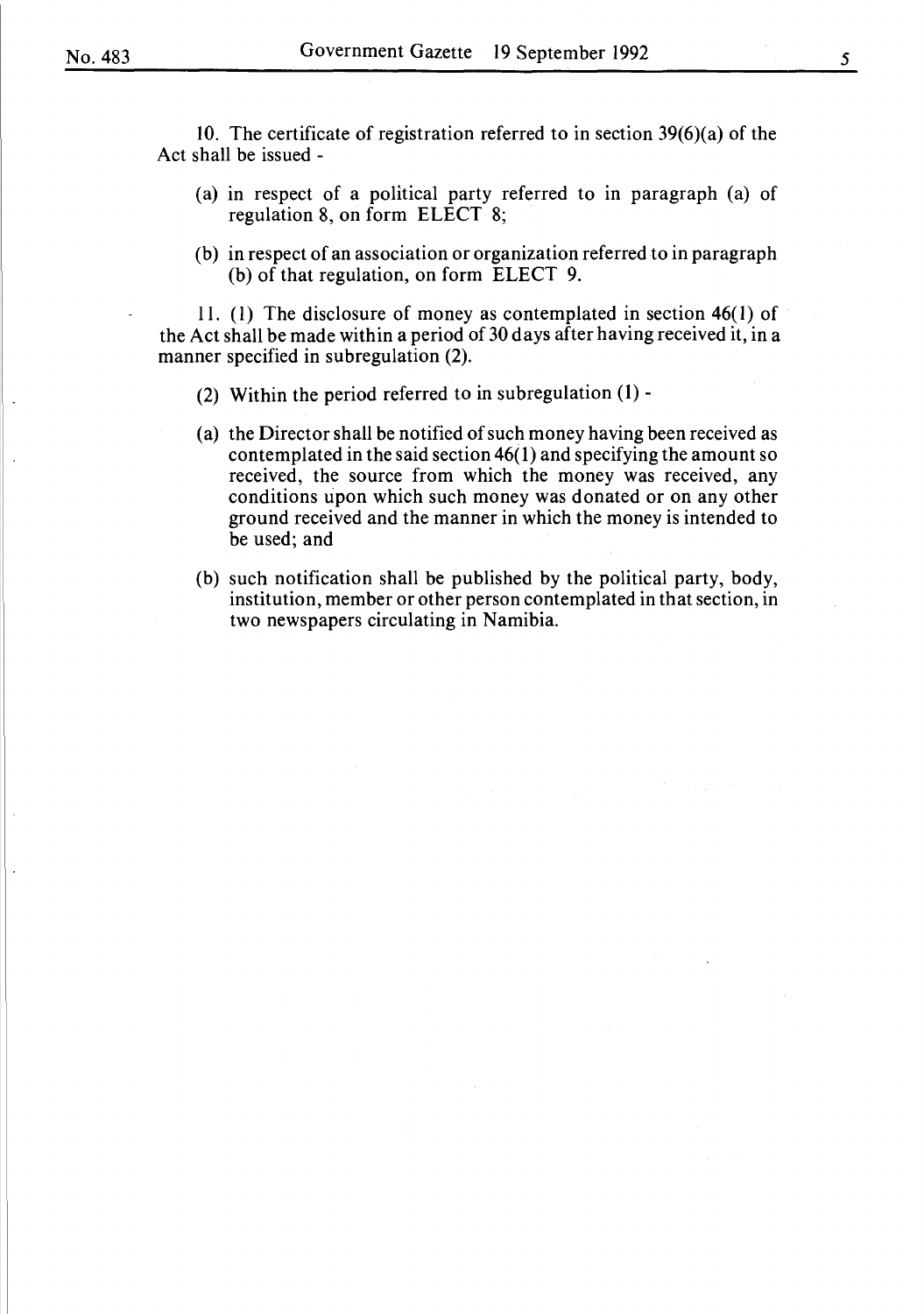**ELECT 1** 

## ANNEXURE

# REPUBLIC OF NAMIBIA

# PRESIDENTIAL, NATIONAL ASSEMBLY AND REGIONAL COUNCIL ELECTIONS

## **APPLICATION FOR REGISTRATION AS A VOTER IN TERMS OF THE ELECTORAL ACT, 1992**

| Surname (block letters):                                                                                    |  |  |  |
|-------------------------------------------------------------------------------------------------------------|--|--|--|
|                                                                                                             |  |  |  |
|                                                                                                             |  |  |  |
| 4. Continuous residence at this address since:<br>Year<br><b>Month</b><br>Day                               |  |  |  |
|                                                                                                             |  |  |  |
| 6. Identity Number:                                                                                         |  |  |  |
| 7. Date of Birth:<br>Year<br>Month<br>Day                                                                   |  |  |  |
|                                                                                                             |  |  |  |
| 9. If not born in Namibia, please state Citizenship Certificate No.:                                        |  |  |  |
| Year<br>Date of issue:<br>Month<br>Day                                                                      |  |  |  |
| YES <sup>I</sup><br><b>NO</b><br>10. Have you ever renounced your Namibian Citizenship:                     |  |  |  |
| (Signature of Applicant or Fingerprint of Applicant)                                                        |  |  |  |
| FOR USE BY THE REGISTRATION OFFICER                                                                         |  |  |  |
| 1. The above-mentioned particulars have been confirmed/determined by submission of the following documents: |  |  |  |
| (a) In respect of identity (Section 16(4)(a) of the Electoral Act, 1992):                                   |  |  |  |
| Driving Licence L<br>Permit I<br>Sworn Statement  <br>I.D. Document                                         |  |  |  |
| (b) In respect of the applicant's age (Section 16(4)(b) ):                                                  |  |  |  |
| Birth Certificate  <br>Sworn Statement $\Box$<br>Opinion of registration officer L                          |  |  |  |
| (c) In respect of Namibian Citizenship (Section 16(4)(c) ):                                                 |  |  |  |
| Birth Certificate L<br>Namibian Citizenship Certificate<br>Namibian Passport                                |  |  |  |
| <b>Sworn Statement</b>                                                                                      |  |  |  |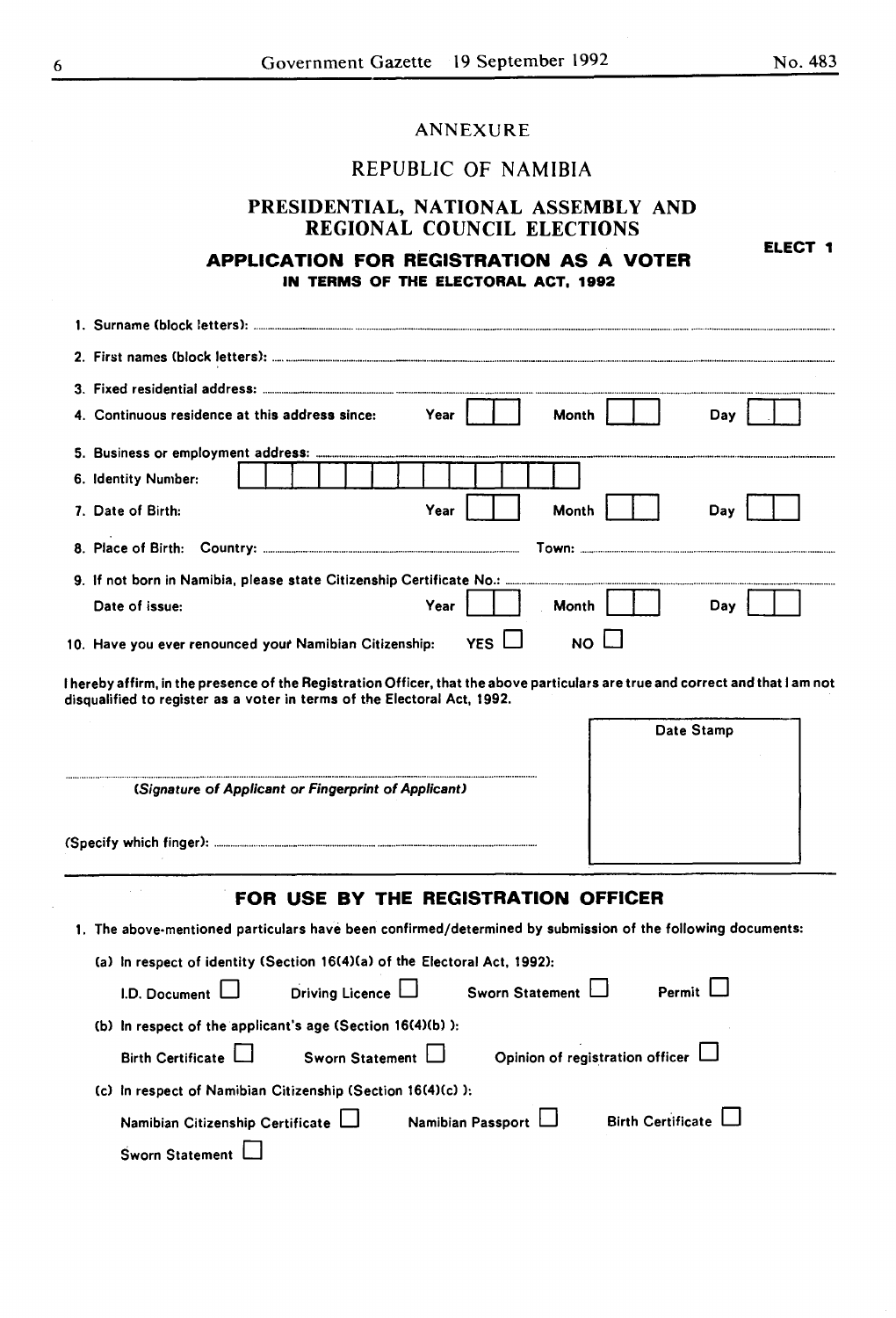#### No. 483

# PRESIDENTIAL, NATIONAL ASSEMBLY AND REGIONAL COUNCIL ELECTIONS

**(for Registration Officer's use - continue)** 

**Elect 1** 

| 2. Applicant has been:                                                                                                                                                                        |                                                                                                                 |
|-----------------------------------------------------------------------------------------------------------------------------------------------------------------------------------------------|-----------------------------------------------------------------------------------------------------------------|
|                                                                                                                                                                                               |                                                                                                                 |
|                                                                                                                                                                                               |                                                                                                                 |
| Serial number of Registration Card issued:                                                                                                                                                    | the contract of the contract of the contract of the contract of the contract of the contract of the contract of |
|                                                                                                                                                                                               |                                                                                                                 |
|                                                                                                                                                                                               |                                                                                                                 |
|                                                                                                                                                                                               |                                                                                                                 |
|                                                                                                                                                                                               |                                                                                                                 |
|                                                                                                                                                                                               |                                                                                                                 |
| the contents of this declaration and that he/she has no objection against the prescribed oath/affirmation and that<br>he/she regards his/her conscience to be bound by such oath/affirmation. |                                                                                                                 |
|                                                                                                                                                                                               | Date Stamp                                                                                                      |
|                                                                                                                                                                                               |                                                                                                                 |
| Signature of registration officer                                                                                                                                                             |                                                                                                                 |
|                                                                                                                                                                                               |                                                                                                                 |
|                                                                                                                                                                                               |                                                                                                                 |
|                                                                                                                                                                                               |                                                                                                                 |
| Region/Constituency for which appointed<br>FOR MAGISTRATE'S USE IN CASE OF APPEAL                                                                                                             |                                                                                                                 |
|                                                                                                                                                                                               |                                                                                                                 |
|                                                                                                                                                                                               |                                                                                                                 |
|                                                                                                                                                                                               |                                                                                                                 |
|                                                                                                                                                                                               |                                                                                                                 |
|                                                                                                                                                                                               |                                                                                                                 |
|                                                                                                                                                                                               |                                                                                                                 |
|                                                                                                                                                                                               |                                                                                                                 |
|                                                                                                                                                                                               | Date Stamp                                                                                                      |
|                                                                                                                                                                                               |                                                                                                                 |
| <b>Signature of Magistrate</b>                                                                                                                                                                |                                                                                                                 |
| (a) Appeal by applicant against refusal of registration: ALLOWED / DISMISSED for the following reasons:<br>(b) If appeal is allowed, serial number of registration card issued:               |                                                                                                                 |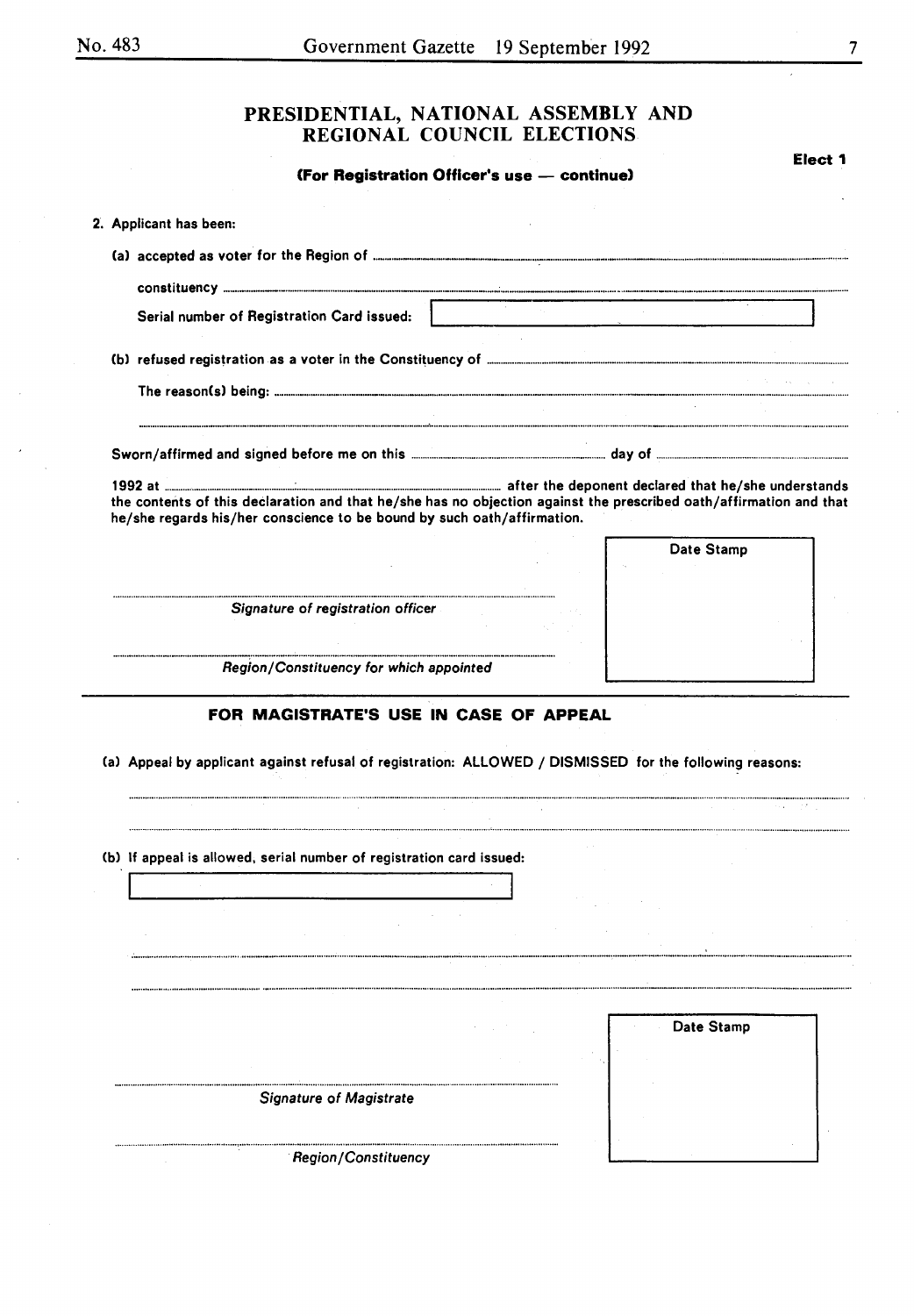**ELECT 1(a)** 

REPUBLIC OF NAMIBIA

à.

# **LOCAL AUTHORITY ELECTIONS**

**APPLICATION FOR REGISTRATION AS A VOTER IN TERMS OF THE ELECTORAL ACT, 1992** 

| 4. Continuous residence at this address since:<br>Year<br>Month<br>Day                                                                                                                                      |
|-------------------------------------------------------------------------------------------------------------------------------------------------------------------------------------------------------------|
|                                                                                                                                                                                                             |
| 6. Identity Number:                                                                                                                                                                                         |
| 7. Date of Birth:<br>Year<br>Month<br>Dav                                                                                                                                                                   |
|                                                                                                                                                                                                             |
| 9. If not born in Namibia, please state Citizenship Certificate No.:                                                                                                                                        |
| Date of issue:<br>Month<br>Year<br>Dav                                                                                                                                                                      |
| YES $\Box$<br>NO.<br>10. Have you ever renounced your Namibian Citizenship:                                                                                                                                 |
| I hereby affirm, in the presence of the Registration Officer, that the above particulars are true and correct and that I am not<br>disqualified to register as a voter in terms of the Electoral Act, 1992. |

| (Signature of Applicant or Fingerprint of Applicant)                                                                                                                              |  |  |  |
|-----------------------------------------------------------------------------------------------------------------------------------------------------------------------------------|--|--|--|
|                                                                                                                                                                                   |  |  |  |
| FOR USE BY THE REGISTRATION OFFICER                                                                                                                                               |  |  |  |
| 1. The above-mentioned particulars have been confirmed/determined by submission of the following documents:                                                                       |  |  |  |
| (a) In respect of identity (Section 16(4)(a) of the Electoral Act. 1992):<br>1.D. Document $\Box$ Driving Licence $\Box$ Sworn Statement $\Box$<br>Permit $\mathsf{\mathsf{L}}$   |  |  |  |
| (b) In respect of the applicant's age (Section $16(4)(b)$ ):<br>$\mathsf{Birth\, Centificate}$ $\Box$ Sworn Statement $\Box$<br>Opinion of registration officer L                 |  |  |  |
| (c) In respect of Namibian Citizenship (Section 16(4)(c) ):<br>Namibian Passport $\Box$ Birth Certificate $\Box$<br>Namibian Citizenship Certificate LJ<br><b>Sworn Statement</b> |  |  |  |
|                                                                                                                                                                                   |  |  |  |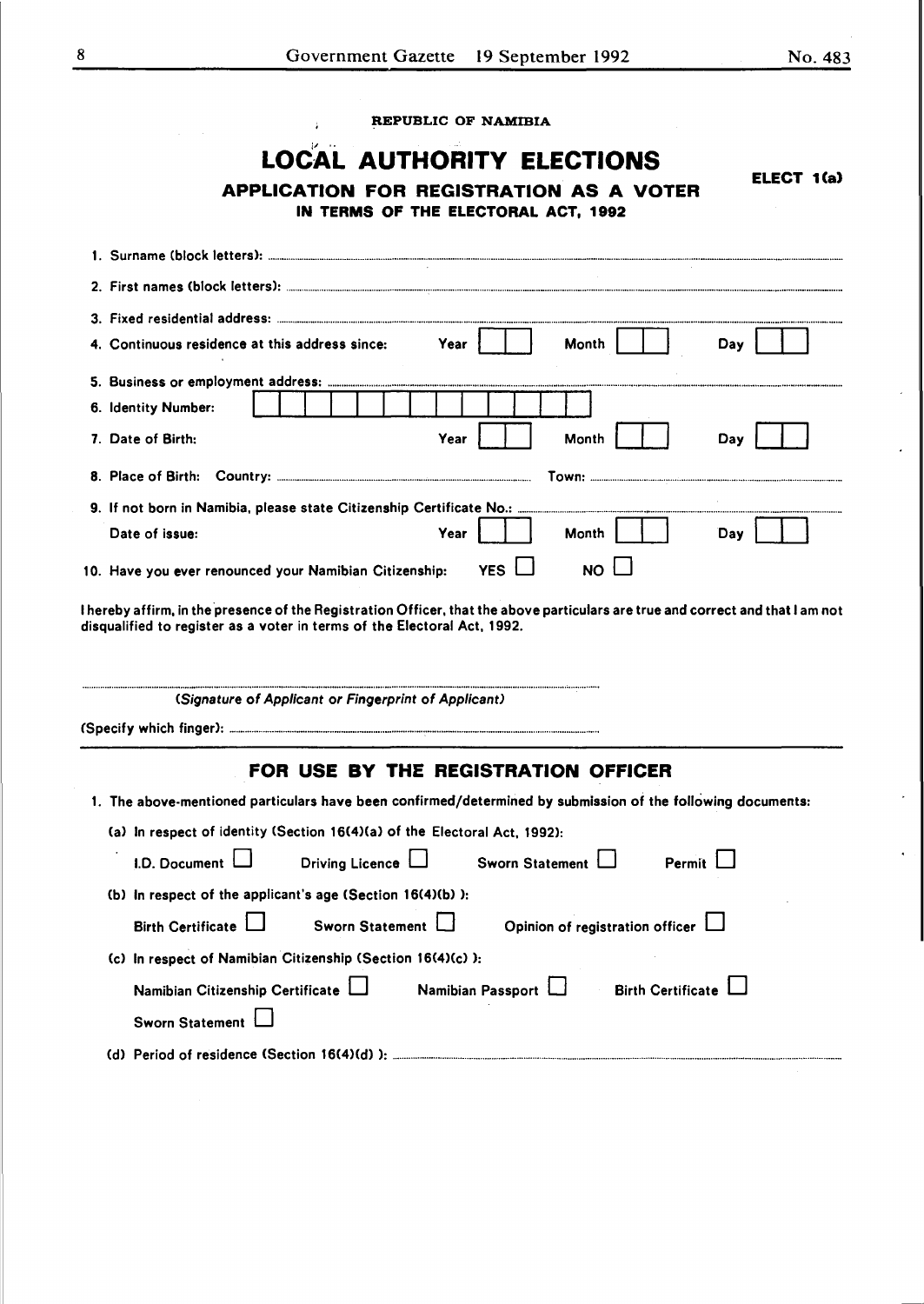# **LOCAL AUTHORITY ELECTIONS**

**(for Registration OHicer's use - continue)** 

| 2. Applicant has been:                                                                                                                                                                        |                   |
|-----------------------------------------------------------------------------------------------------------------------------------------------------------------------------------------------|-------------------|
|                                                                                                                                                                                               |                   |
|                                                                                                                                                                                               |                   |
|                                                                                                                                                                                               |                   |
| Serial number of Registration Card issued:                                                                                                                                                    |                   |
|                                                                                                                                                                                               |                   |
|                                                                                                                                                                                               |                   |
|                                                                                                                                                                                               |                   |
|                                                                                                                                                                                               |                   |
| the contents of this declaration and that he/she has no objection against the prescribed oath/affirmation and that<br>he/she regards his/her conscience to be bound by such oath/affirmation. |                   |
|                                                                                                                                                                                               | Date Stamp        |
|                                                                                                                                                                                               |                   |
| Signature of registration officer                                                                                                                                                             |                   |
|                                                                                                                                                                                               |                   |
|                                                                                                                                                                                               |                   |
| <b>Local Authority for which appointed</b>                                                                                                                                                    |                   |
| (a) Appeal by applicant against refusal of registration: ALLOWED / DISMISSED for the following reasons:                                                                                       |                   |
| (b) If appeal is allowed, serial number of registration card issued:                                                                                                                          |                   |
|                                                                                                                                                                                               |                   |
|                                                                                                                                                                                               |                   |
|                                                                                                                                                                                               |                   |
|                                                                                                                                                                                               |                   |
|                                                                                                                                                                                               | <b>Date Stamp</b> |
|                                                                                                                                                                                               |                   |
|                                                                                                                                                                                               |                   |
| <b>Signature of Magistrate</b>                                                                                                                                                                |                   |
|                                                                                                                                                                                               |                   |
|                                                                                                                                                                                               |                   |
| <b>Local Authority Area</b>                                                                                                                                                                   |                   |

**Elect 1(a)**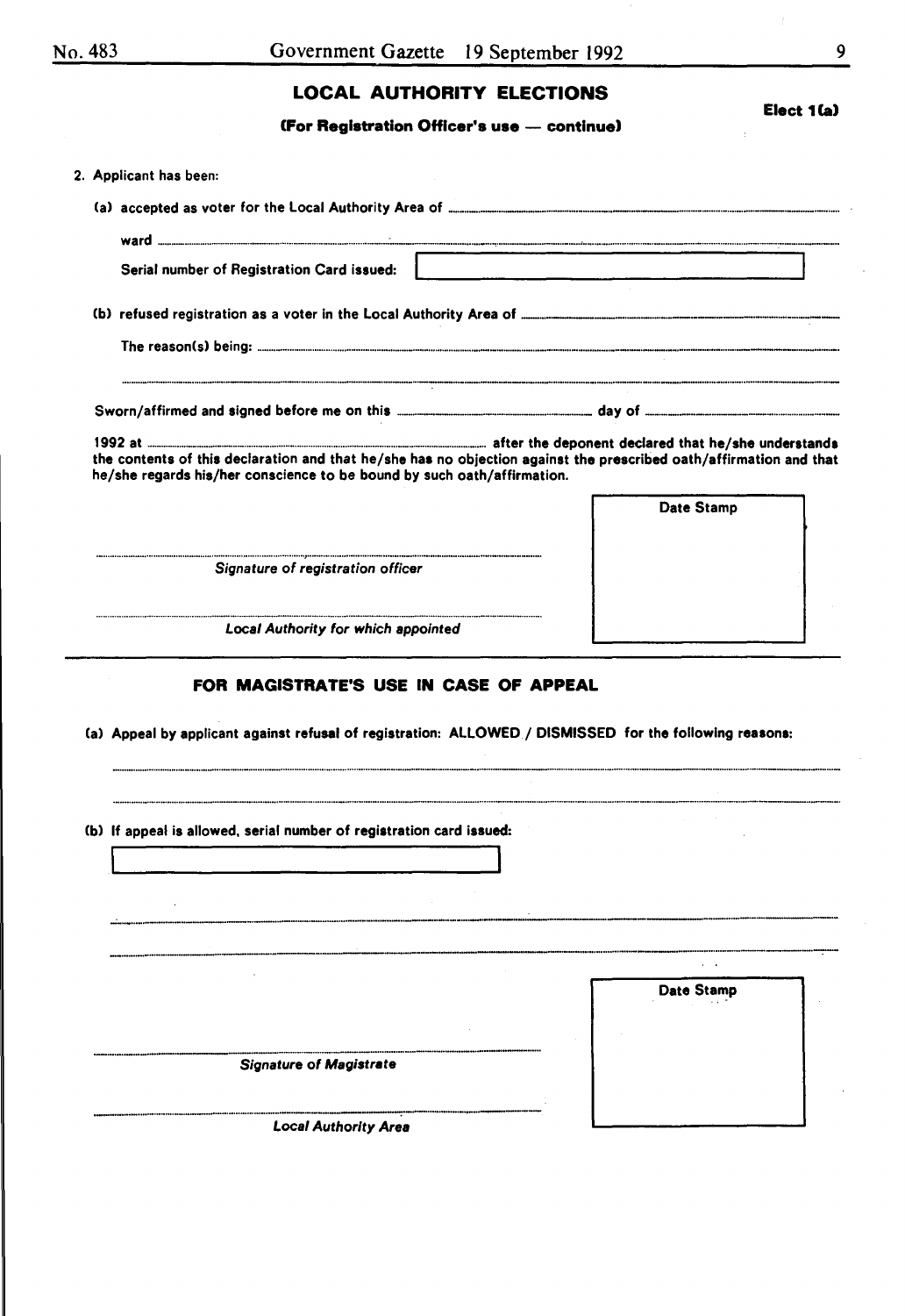|                                                  |              | <b>VOTER'S REGISTRATION CARD</b>       |     | Elect <sub>2</sub> |
|--------------------------------------------------|--------------|----------------------------------------|-----|--------------------|
|                                                  |              |                                        |     |                    |
|                                                  |              |                                        |     |                    |
|                                                  |              |                                        |     |                    |
|                                                  |              |                                        |     |                    |
|                                                  |              |                                        |     |                    |
| CONTINUOUS RESIDENCE AT THIS ADDRESS SINCE: YEAR |              | <b>MONTH</b>                           | DAY |                    |
| <b>YEAR</b><br>DATE OF BIRTH:                    | <b>MONTH</b> | DAY                                    |     |                    |
| <b>IDENTITY NUMBER:</b>                          |              |                                        |     |                    |
|                                                  |              |                                        |     |                    |
|                                                  |              |                                        |     |                    |
|                                                  |              |                                        |     |                    |
|                                                  |              | SIGNATURE OR THUMB PRINT OR OTHER MARK |     |                    |
| AT REGISTRATION                                  | ON           | <b>POLLING</b>                         | DAY |                    |
|                                                  |              |                                        |     |                    |
|                                                  |              |                                        |     |                    |
|                                                  |              |                                        |     |                    |
|                                                  |              |                                        |     |                    |
|                                                  |              |                                        |     |                    |

**REGISTRATION OFFICER** 

NUMBER

DATE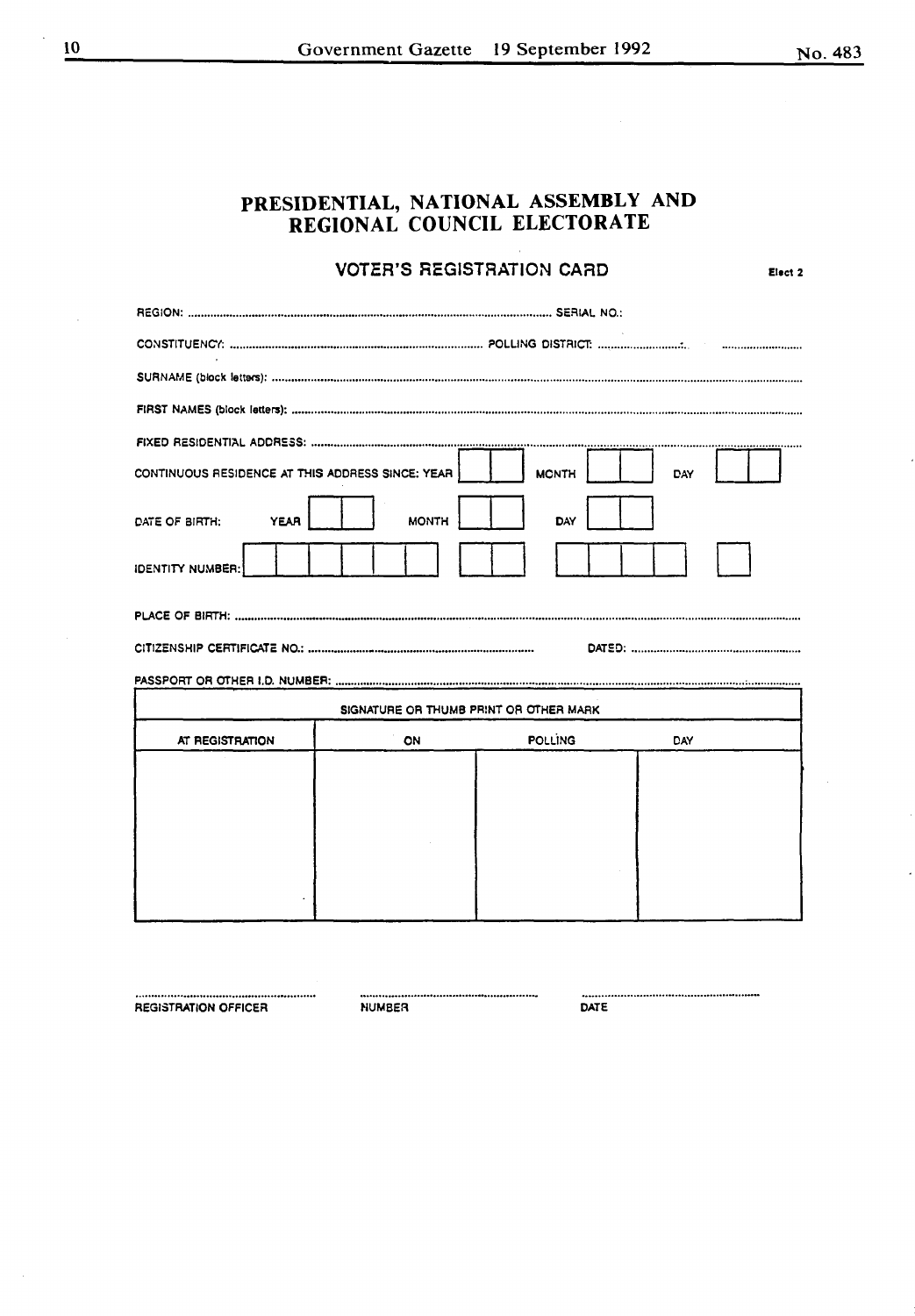# LOCAL AUTHORITY ELECTORATE

# **VOTER'S REGISTRATION CARD**

Elect 3

| CONTINUOUS RESIDENCE AT THIS ADDRESS SINCE: YEAR |                                        | <b>MONTH</b>   | DAY        |
|--------------------------------------------------|----------------------------------------|----------------|------------|
| DATE OF BIRTH:<br>YEAR                           | <b>MONTH</b>                           | DAY            |            |
| <b>IDENTITY NUMBER:</b>                          |                                        |                |            |
|                                                  |                                        |                |            |
|                                                  |                                        |                |            |
|                                                  | SIGNATURE OR THUMB PRINT OR OTHER MARK |                |            |
| AT REGISTRATION                                  | ON                                     | <b>POLLING</b> | <b>DAY</b> |
|                                                  |                                        |                |            |
|                                                  |                                        |                |            |
|                                                  |                                        |                |            |
|                                                  |                                        |                |            |
|                                                  |                                        |                |            |

**REGISTRATION OFFICER** 

**NUMBER** 

DATE

 $\ddot{\phantom{1}}$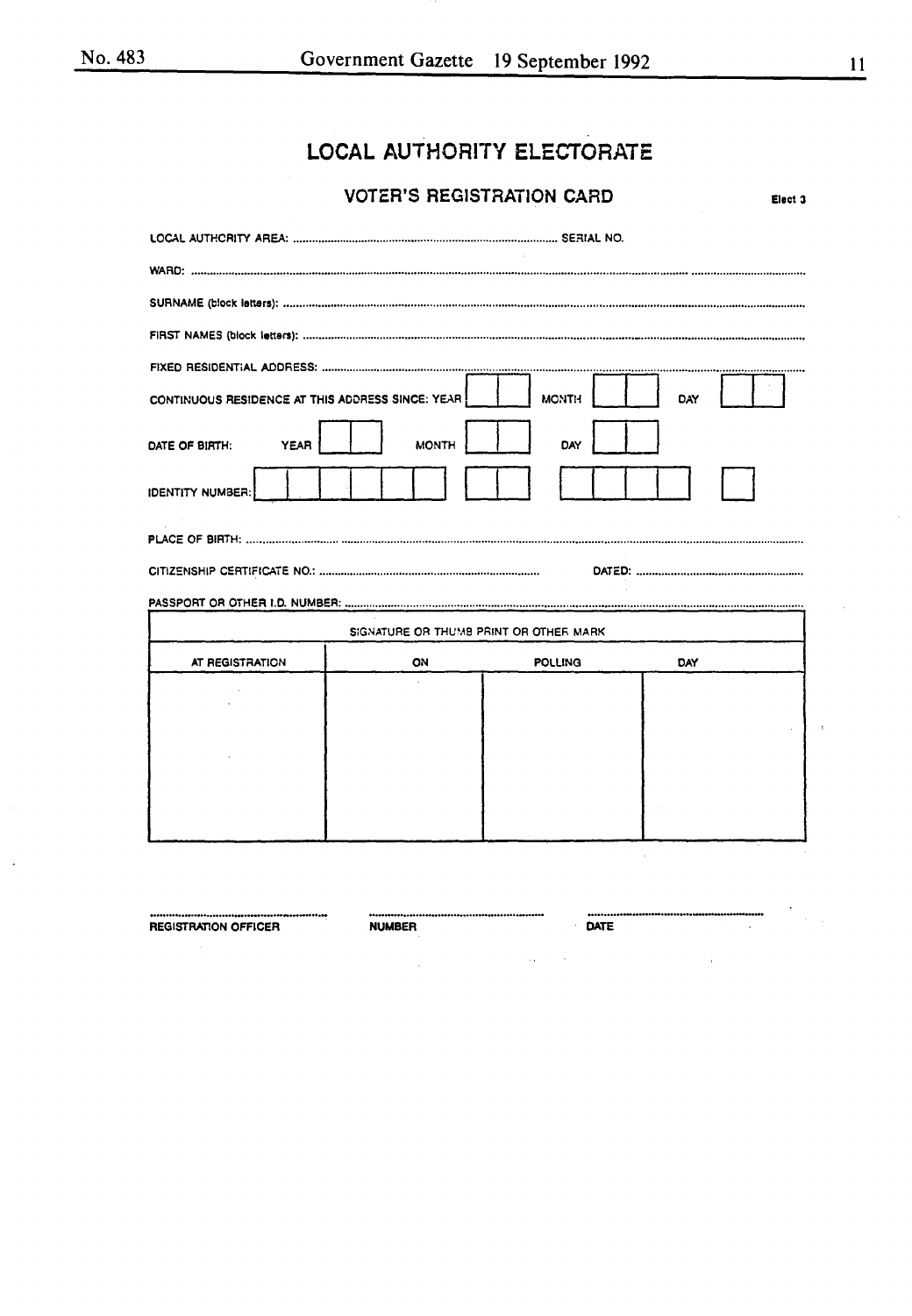|     | ELECT 4                                                                                                      |
|-----|--------------------------------------------------------------------------------------------------------------|
|     | PRESIDENTIAL, NATIONAL ASSEMBLY AND REGIONAL COUNCIL ELECTIONS                                               |
|     | APPLICATION ON CHANGE OF CONSTITUENCY OR POLLING DISTRICT<br>(in terms of section 30 of Electoral Act, 1992) |
|     | SERIAL NO.<br>A PARTICULARS ON EXISTING REGISTRATION CARD:                                                   |
| 1.  | Region:                                                                                                      |
| 2.  |                                                                                                              |
| з.  |                                                                                                              |
| 4.  |                                                                                                              |
| 5.  | Fixed residential address                                                                                    |
|     |                                                                                                              |
| 6.  | Date of birth: year $\boxed{\phantom{a}}$ month $\boxed{\phantom{a}}$ day $\boxed{\phantom{a}}$              |
| 7.  | Identity number:                                                                                             |
| 8.  | Place of birth:                                                                                              |
| 9.  | Citizenship certificate No. (if not born in Namibia)                                                         |
| 10. |                                                                                                              |
| 11. |                                                                                                              |
| в   | OTHER PARTICULARS                                                                                            |
| 1.  | Present fixed residential address:                                                                           |
| 2.  | Residence at that address since: year<br>month $\square$<br>day                                              |
| 3.  | New business address (if any):                                                                               |

I hereby declare, in the presence of the Director/other officer (state capacity) that the above particulars are true and correct and that I am not disqualified to register as a voter in terms of the Electoral Act, 1992, and I hereby apply to be registered in the constituency/polling district .......................... corresponding with my new residential address, as stated in B above.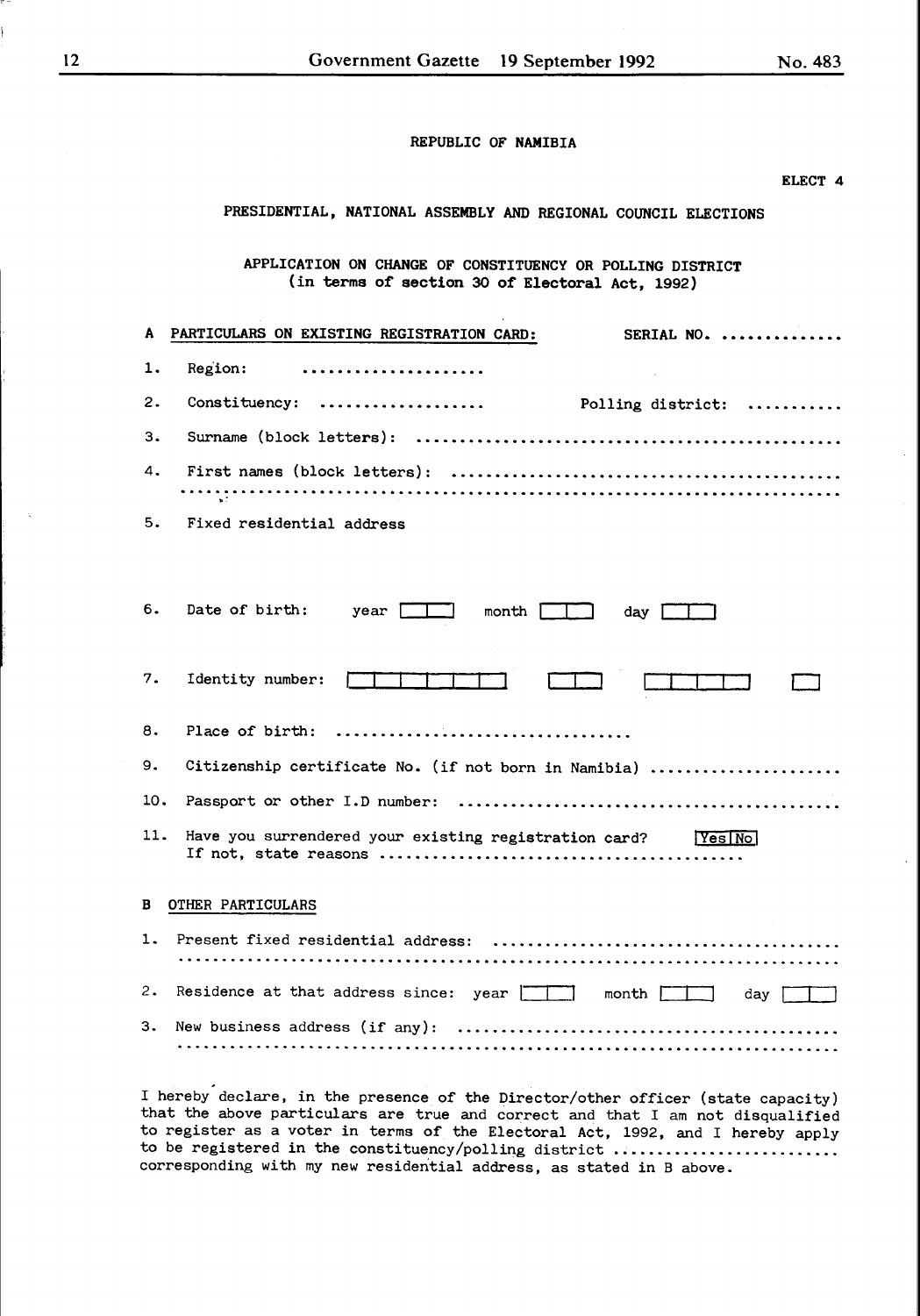Signature of Applicant or Fingerprint of Applicant

Sworn/affirmed and signed before me on this ............. day of ...............

1992 at ······························~········ after the deponent declared that he/she understands the contents of this declaration and that he/she has no objection against the prescribed oath/affirmation and that he/she regards his/her conscience to be bound by such oath/affirmation.

| Signature of Director or       |
|--------------------------------|
| other officer (state capacity) |

Date Stamp

(For Office use)

2. Applicant has been:

(a) accepted as voter for the constituency/polling district of: 

Serial number of Registration Card issued:

(b) refused registration as a voter in the constituency/polling district of The reason(s) being: 

Date Stamp

FOR MAGISTRATE'S USE IN CASE OF APPEAL

{a) Appeal by applicant against refusal of registration: ALLOWED/DISMISSED for the following reasons: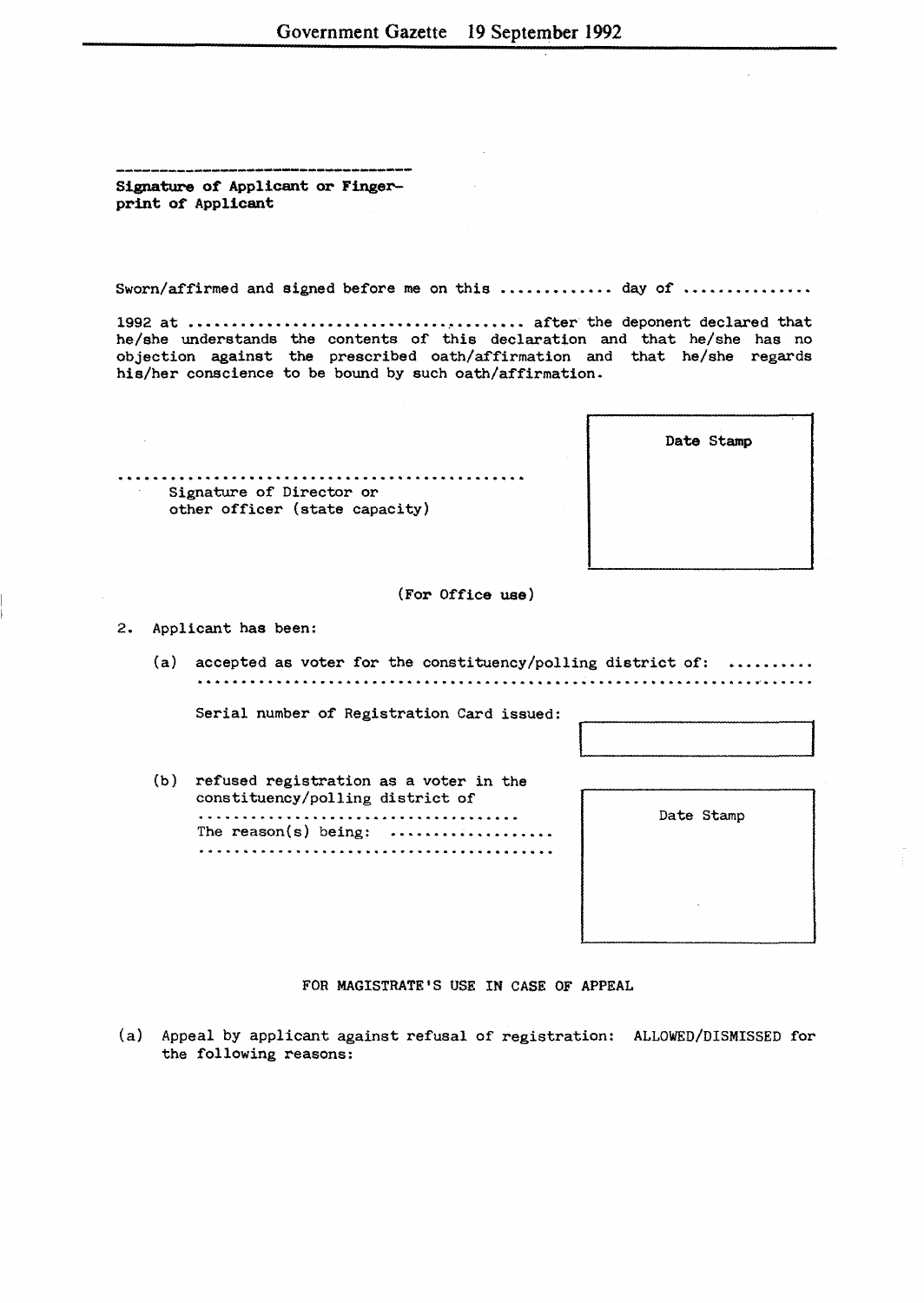(b) If appeal is allowed, serial number of registration card issued:



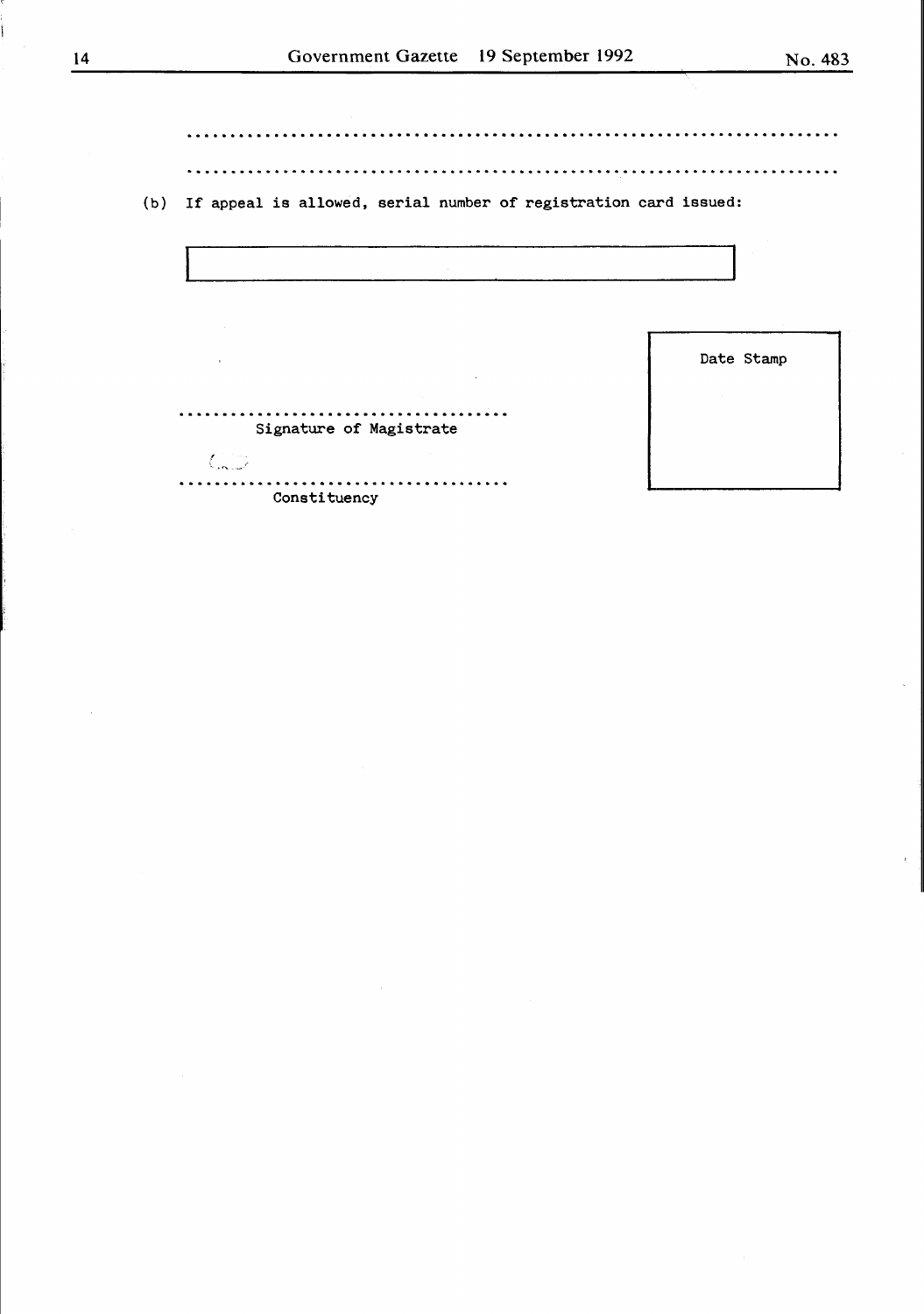#### ELECT 5

#### LOCAL AUTHORITY ELECTIONS

APPLICATION ON CHANGE OF LOCAL AUTHORITY AREA OR WARD (in terms of section 30 of Electoral Act, 1992)

| A   | SERIAL NO: ::::::::::::::<br>PARTICULARS ON EXISTING REGISTRATION CARD: |
|-----|-------------------------------------------------------------------------|
| 1.  | Local Authority area:                                                   |
| 2.  | Ward:                                                                   |
| 3.  |                                                                         |
| 4.  |                                                                         |
| 5.  | Fixed residential address.                                              |
|     |                                                                         |
| 6.  | Date of birth:<br>$month \frown \frown$<br>year I<br>day                |
| 7.  | Identity number:                                                        |
| 8.  | Place of birth:                                                         |
| 9.  | Citizenship certificate No. (if not born in Namibia)                    |
| 10. |                                                                         |
| 11. | Have you surrendered your existing registration card? [Yes[No]          |
| в   | <b>OTHER PARTICULARS</b>                                                |
| 1.  | Present fixed residential address:                                      |

3. New business address (if any): 

2. Residence at that address since:  $year$  month  $~1$  day  $~1$ 

I hereby declare, in the presence of the Director/other officer (state capacity) that the above particulars are true and correct and that I am not disqualified to register a as voter in terms of the Electoral Act, 1992, and I hereby apply to be registered in the local authority area/ward .............................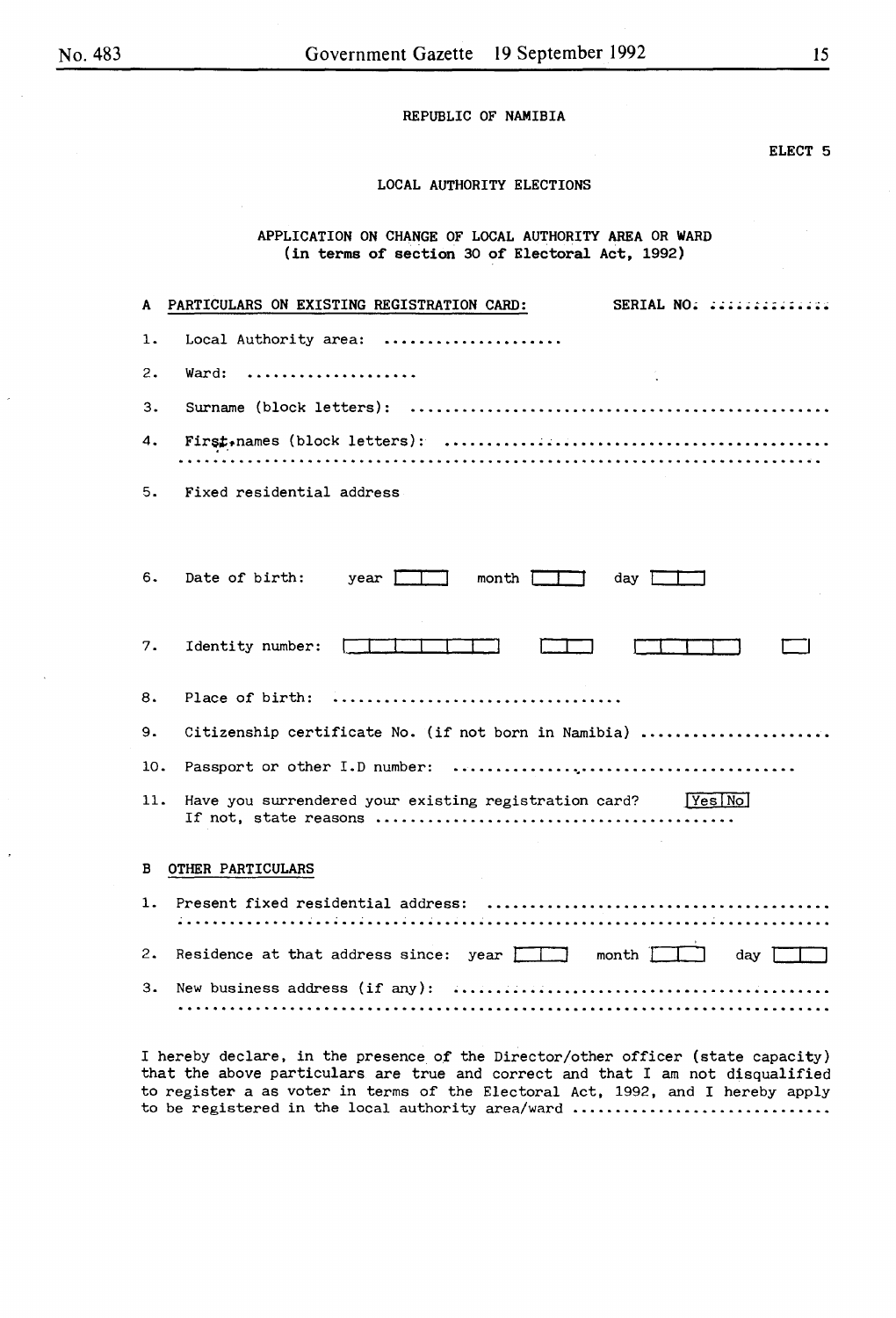corresponding with my new residential address, as stated in B above

Signature of Applicant or Fingerprint of Applicant

Sworn/affirmed and signed before me on this ............. day of ..............

1992 at  $\dots\dots\dots\dots\dots\dots\dots\dots\dots\dots\dots\dots$  after the deponent declared that he/she understands the contents of this declaration and that he/she has no objection against the prescribed oath/affirmation and that he/she regards his/her conscience to be bound by such oath/affirmation.

| Date Stamp |
|------------|
|            |
|            |
|            |

#### (For Office use)

2. Applicant has been:

(a) accepted as voter for the local authority area/ward of: .....................

Serial number of Registration Card issued:

............................................... Signature of Director or

other officer (state capacity)

(b) refused registration as a voter in the local authority area/ward .......................................... The reason(s) being: ......................................... -

Date Stamp

FOR MAGISTRATE'S USE IN CASE OF APPEAL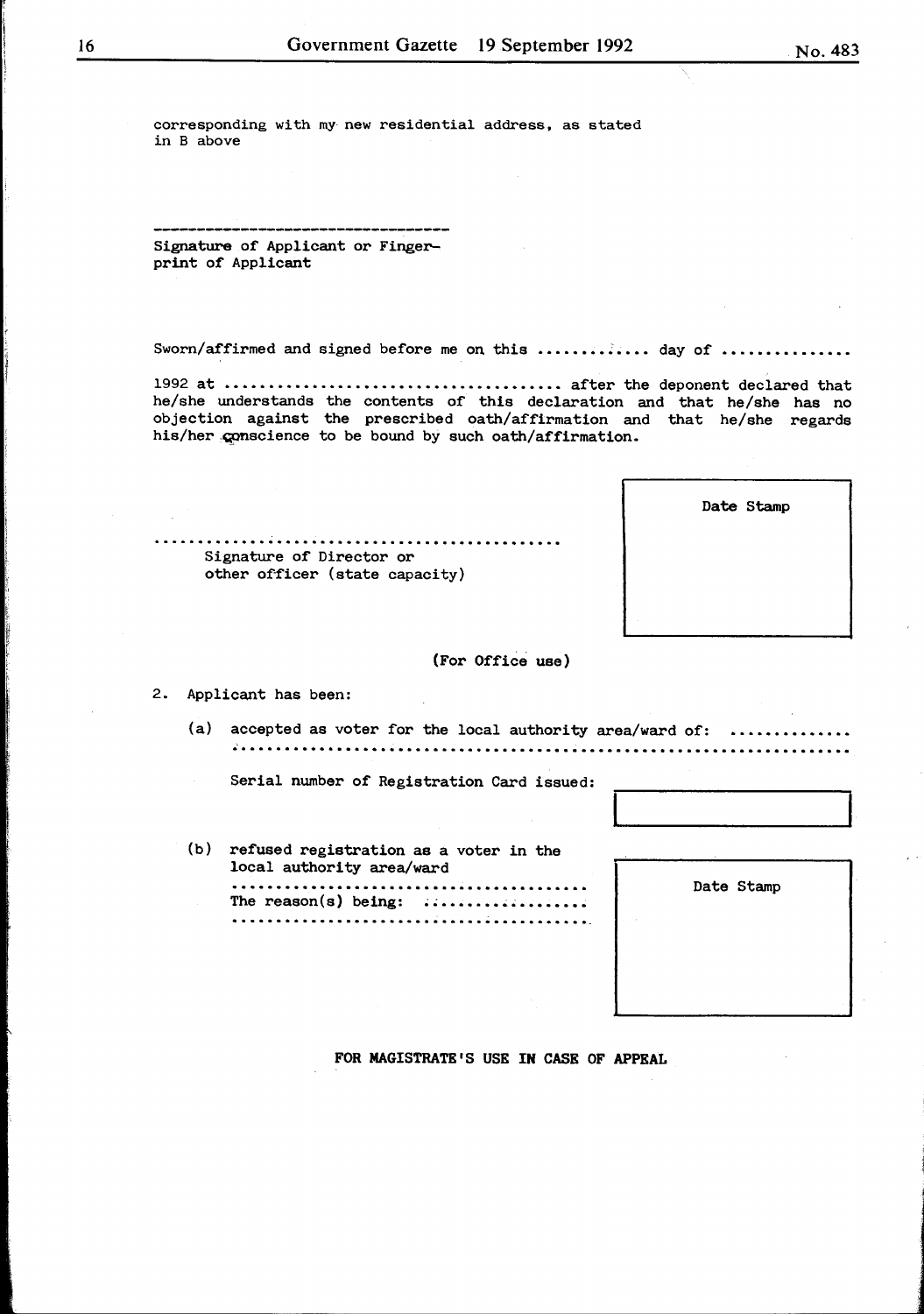(a) Appeal by applicant against refusal of registration: ALLOWED/DISMISSED for the following reasons:

........................................................................... . . . . . . . . . . . . . . . . . . . . . . . . . . . . . . . . . . . . . . . . . . . . . . . . . . . . . . . . . . . . . . . . . . . . . . . . . . .

(b) If appeal is allowed, serial number of registration card issued:

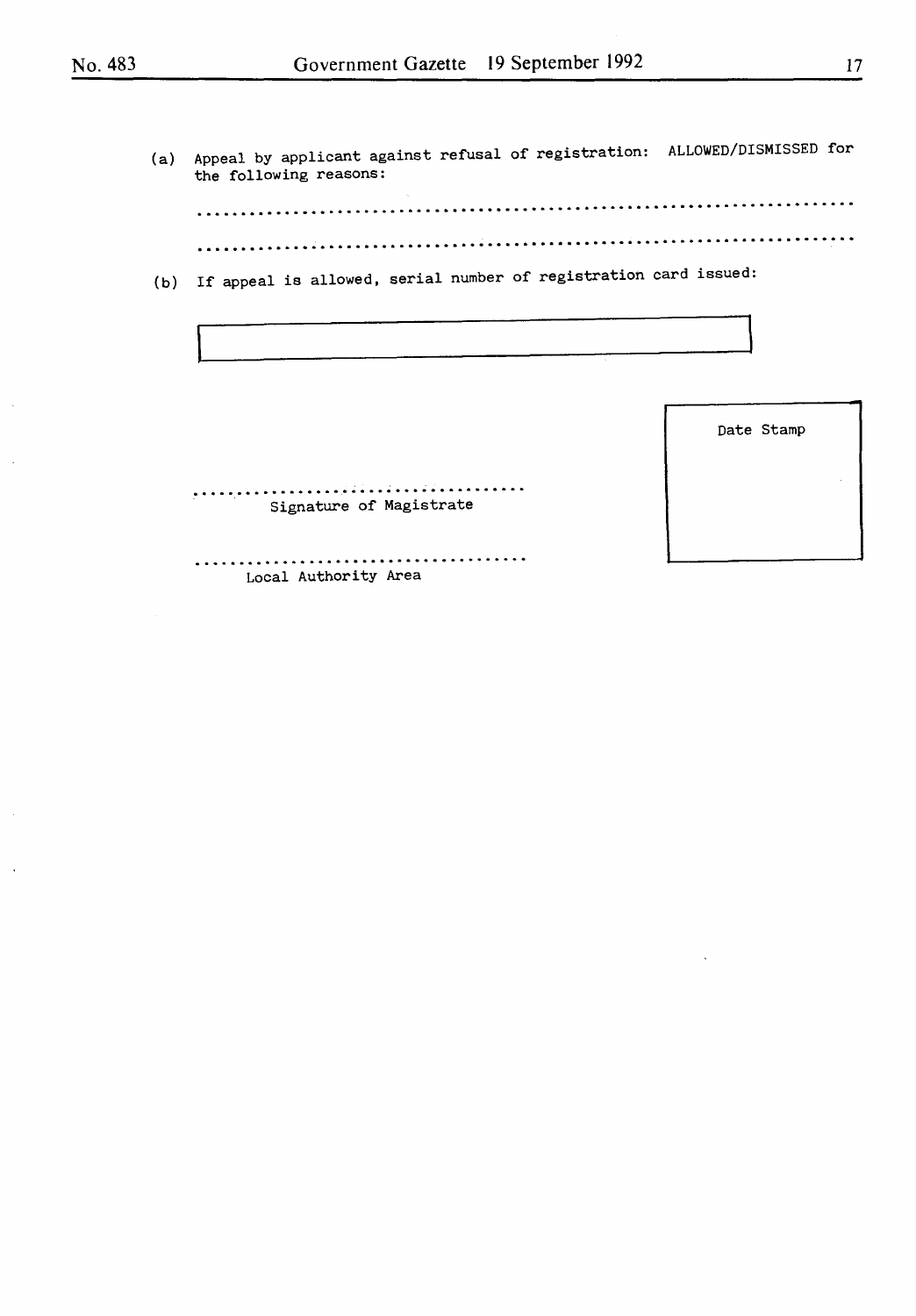ELECT 6

APPLICATION FOR REGISTRATION AS POLITICAL PARTY (In terms of section 39 of Electoral Act, 1992)

| 1. |                                                                                                                                                                |
|----|----------------------------------------------------------------------------------------------------------------------------------------------------------------|
|    |                                                                                                                                                                |
| 2. | Abbreviated name of political party (if any)<br>and state whether the political party desires that name to appear on any<br>ballot paper in question<br>Yes No |
| з. | Authorized representative of political party:                                                                                                                  |
|    | Surname:                                                                                                                                                       |
|    |                                                                                                                                                                |
|    | Signature: $\ldots \ldots \ldots \ldots \ldots \ldots \ldots \ldots \ldots \ldots$                                                                             |
|    | Business address of office of authorized representative:                                                                                                       |
|    |                                                                                                                                                                |
|    |                                                                                                                                                                |
|    | Postal address of office of authorized representative:                                                                                                         |
|    |                                                                                                                                                                |
|    |                                                                                                                                                                |
| 4. | Other office-bearers of political party: (per Annexure A)                                                                                                      |
|    | (a)                                                                                                                                                            |
|    |                                                                                                                                                                |
|    |                                                                                                                                                                |
|    | Capacity or designation of office in political party:                                                                                                          |
|    |                                                                                                                                                                |
|    | (b)<br>Full name(s) $\dots\dots\dots\dots\dots\dots$ etc.                                                                                                      |
| 5. | Distinctive symbol of political party (if any):                                                                                                                |

(Per Annexure B), and state whether the political party desires that symbol to appear on any ballot paper in question:  $\frac{Yes|Noj}{|Yes|Noj}$ to appear on any ballot paper in question: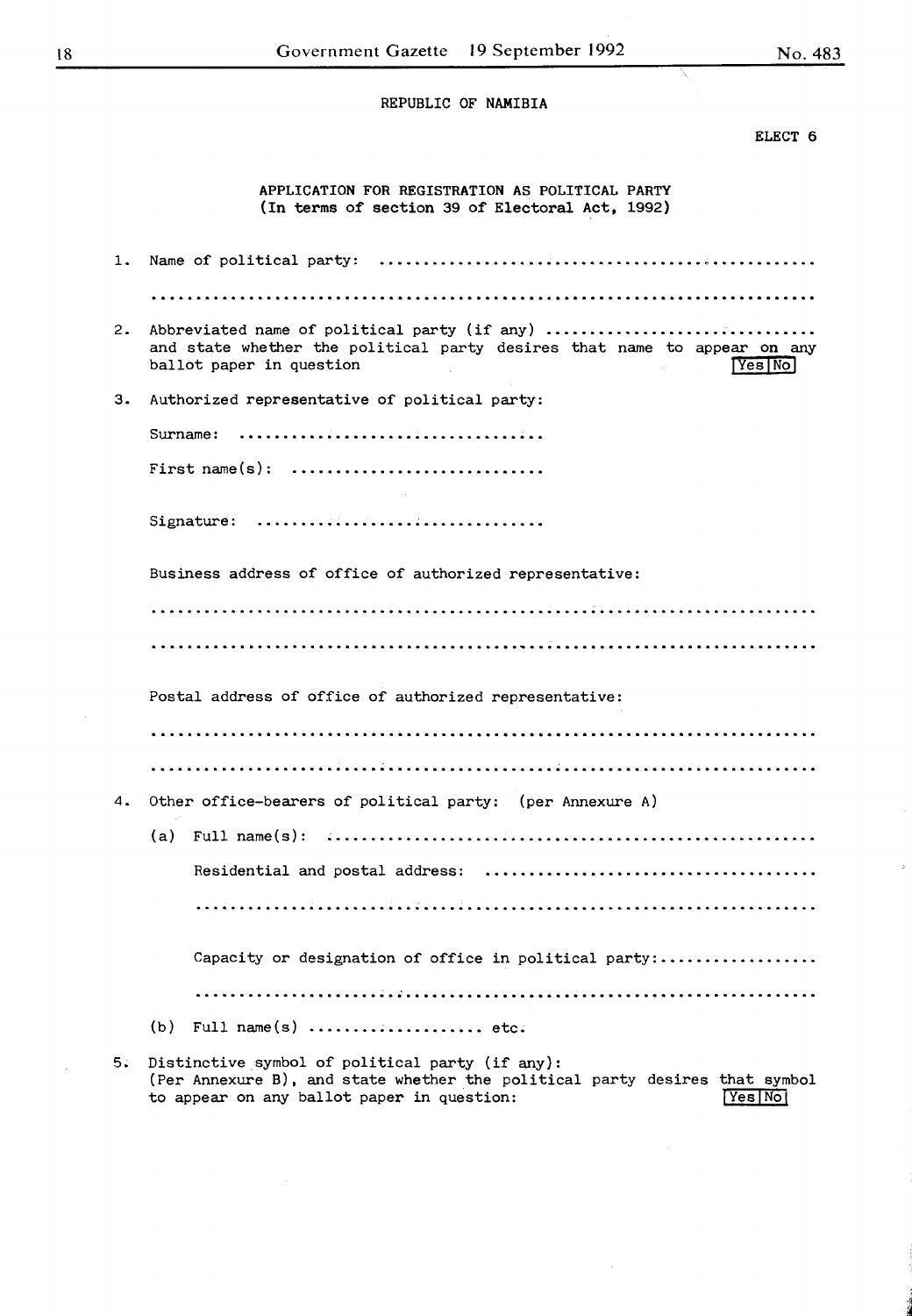- 6. Has the prescribed amount of R •••••••••••••• been paid for registration?: (per Annexure C)
- 7. Constitution of political party (per Annexure D)
- 8. Declaration in terms of section 39(1)(b)(iii) of Electoral Act, 1992, complying with subsection (4) of section 39 of that Act: (per Annexure E)
- 9. Irrespective of whether the constitution of the political party contains any provision to the contrary or not -
	- (a) is it the principal object of the political party to participate in and promote elections under the ·Electoral Act, 1992, as contemplated in section  $39(1)(a)(i)$  of that Act;

#### IYesiNol

(b) is any object of the political party prejudicial to the safety of the State, the public welfare or the peace and good order as contemplated in section  $39(1)(a)(ii)$  of that Act;

#### Yes No

(c) is the membership of the political party excluded or restricted on the grounds of sex, race, colour, ethnic origin, religion, creed or social or economic status as contemplated in section  $39(1)(a)(iii)$  of that Act.

#### Yes<sup>No</sup>

*-------11-------*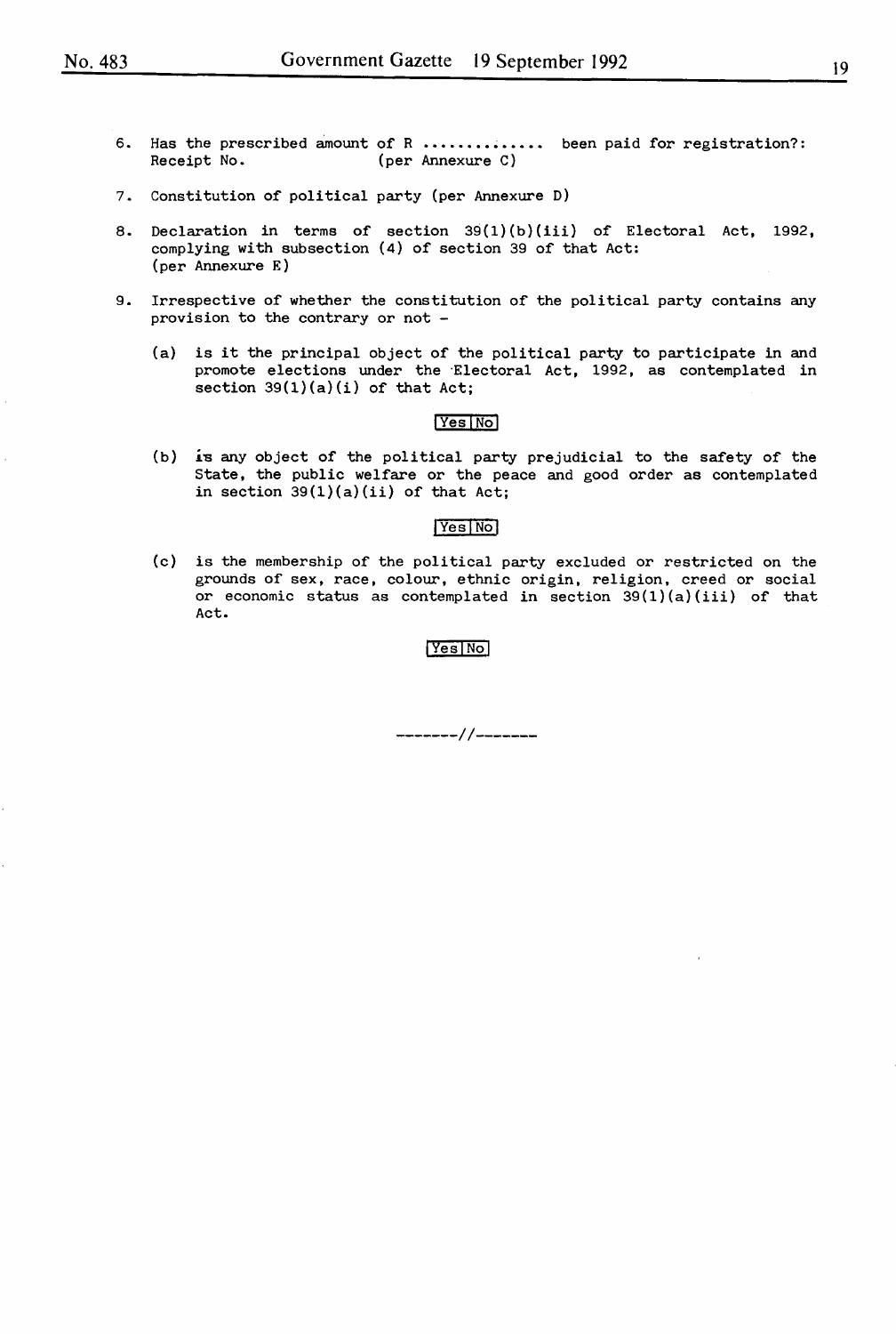#### ELECT 7

|    | APPLICATION FOR REGISTRATION AS ASSOCIATION OR ORGANIZATION<br>(In terms of section 42 of Electoral Act, 1992)                                                                         |  |
|----|----------------------------------------------------------------------------------------------------------------------------------------------------------------------------------------|--|
| 1. |                                                                                                                                                                                        |  |
|    |                                                                                                                                                                                        |  |
| 2. | Local Authority council for which registration is applied for:                                                                                                                         |  |
| з. | Abbreviated name of association or organization (if any)<br>and state whether the association or organization desires that name to<br>appear on any ballot paper in question<br>Yes No |  |
| 4. | Authorized representative of association or organization:                                                                                                                              |  |
|    | Surname:                                                                                                                                                                               |  |
|    | First name(s): $\dots\dots\dots\dots\dots\dots\dots\dots\dots\dots$                                                                                                                    |  |
|    | Signature:                                                                                                                                                                             |  |
|    | Business address of office of authorized representative:                                                                                                                               |  |
|    |                                                                                                                                                                                        |  |
|    |                                                                                                                                                                                        |  |
|    | Postal address of office of authorized representative:                                                                                                                                 |  |
|    |                                                                                                                                                                                        |  |
|    |                                                                                                                                                                                        |  |
| 5. | Other office-bearers of association or organization: (per Annexure A)                                                                                                                  |  |
|    |                                                                                                                                                                                        |  |
|    | Residential and postal address:                                                                                                                                                        |  |
|    |                                                                                                                                                                                        |  |
|    | Capacity or designation of office in association or organization:                                                                                                                      |  |
|    |                                                                                                                                                                                        |  |
|    | Full name(s)  etc.<br>(b)                                                                                                                                                              |  |

6. Distinctive symbol of association or organization (if any):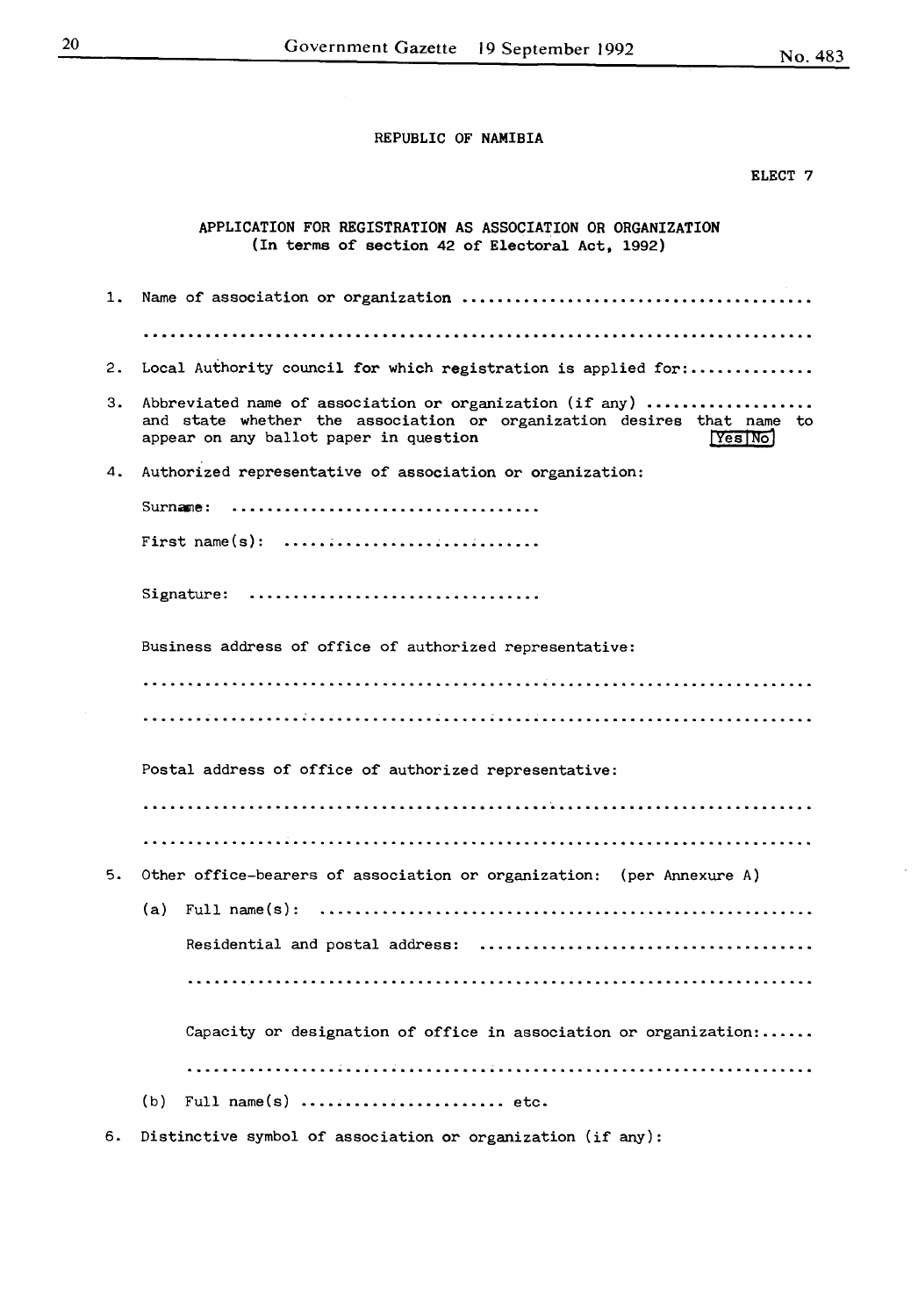(Per Annexure B), and state whether the association or organization desires that symbol to appear on any ballot paper in question:  $\sqrt{Y}$ es $\overline{N}$ ol that symbol to appear on any ballot paper in question:

- 7. Has the prescribed amount of R  $\ldots$   $\ldots$  been paid for registration:<br>Receipt No. (per Annexure C) (per Annexure C)
- 8. Constitution of association or organization (per Annexure D)
- 9. Declaration in terms of section  $42(1)(b)(iii)$  of Electoral Act, 1992, complying with subsection ( 4) of section 39 of that Act as applied by the said section  $42(1)(b)(iii)$  (per Annexure E):
- 10. Irrespective of whether the constitution of the association or organization contains any provision to the contrary or not -
	- (a) is any object of the association or organization prejudicial to the safety of the State, the public welfare or the peace and good order as contemplated in section  $39(1)(a)(ii)$  as applied by section  $42(1)(a)$  of 'that Act;

#### IVesiNol

(b) is the membership of the association or organization excluded or restricted on the grounds of sex, race, colour, ethnic origin, religion, creed or social or economic status as contemplated in section  $39(1)(a)(iii)$  as applied by section  $42(1)(a)$  of that Act.

#### IYesiNol

*----------/1-----------*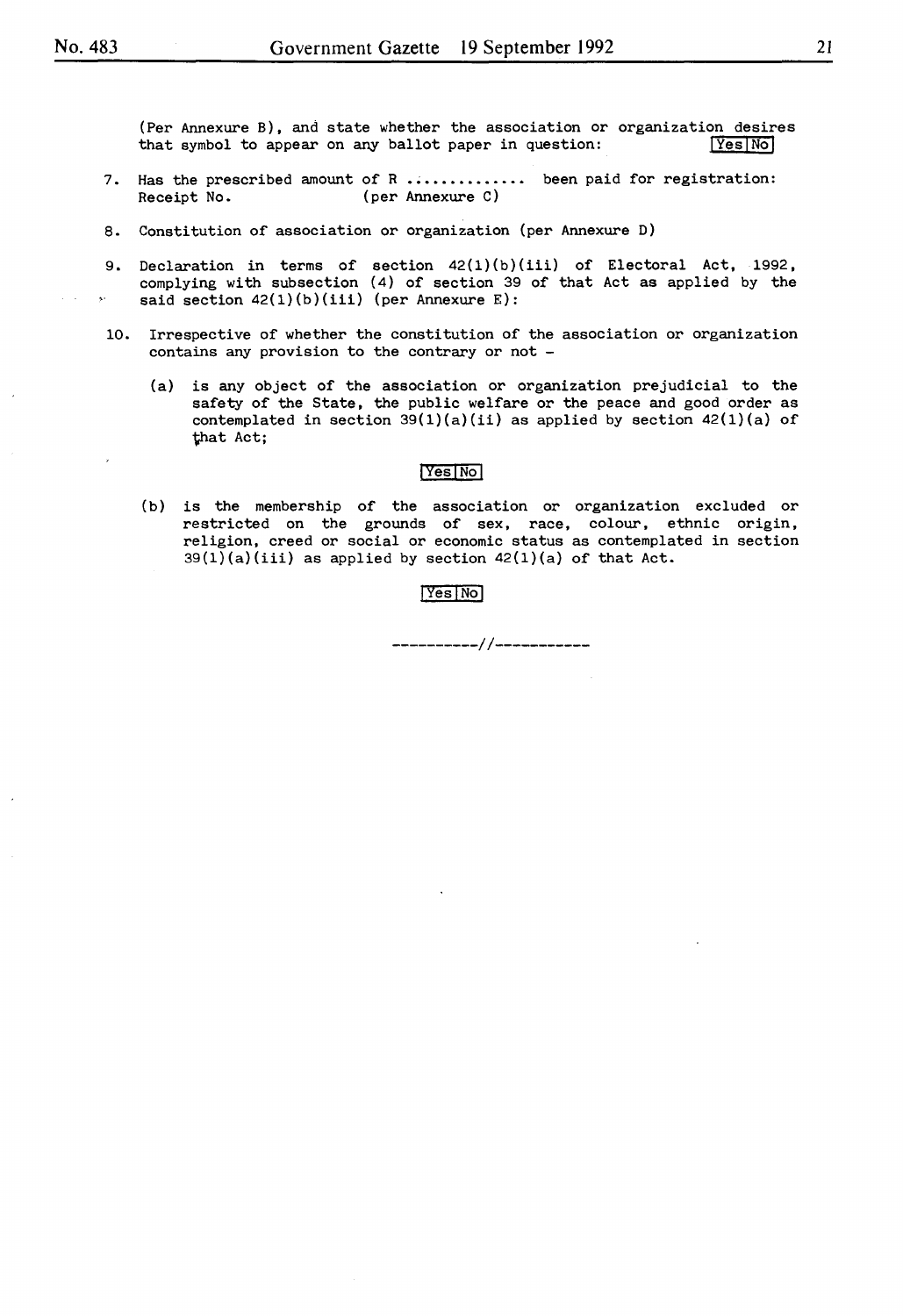ELECT 8

#### ELECTORAL COMMISSION

#### CERTIFICATE OF REGISTRATION AS POLITICAL PARTY (In terms of section 39(6) of Electoral Act, 1992)

It is hereby certified that the political party of which the particulars are furnished below, has been registered, with effect from the date hereof, as political party in terms of section 39 of the Electoral Act, 1992:

Particulars of political party:

1. Name of political party:

2. Abbreviated name of political party (if any):

Director of Elections **Date**